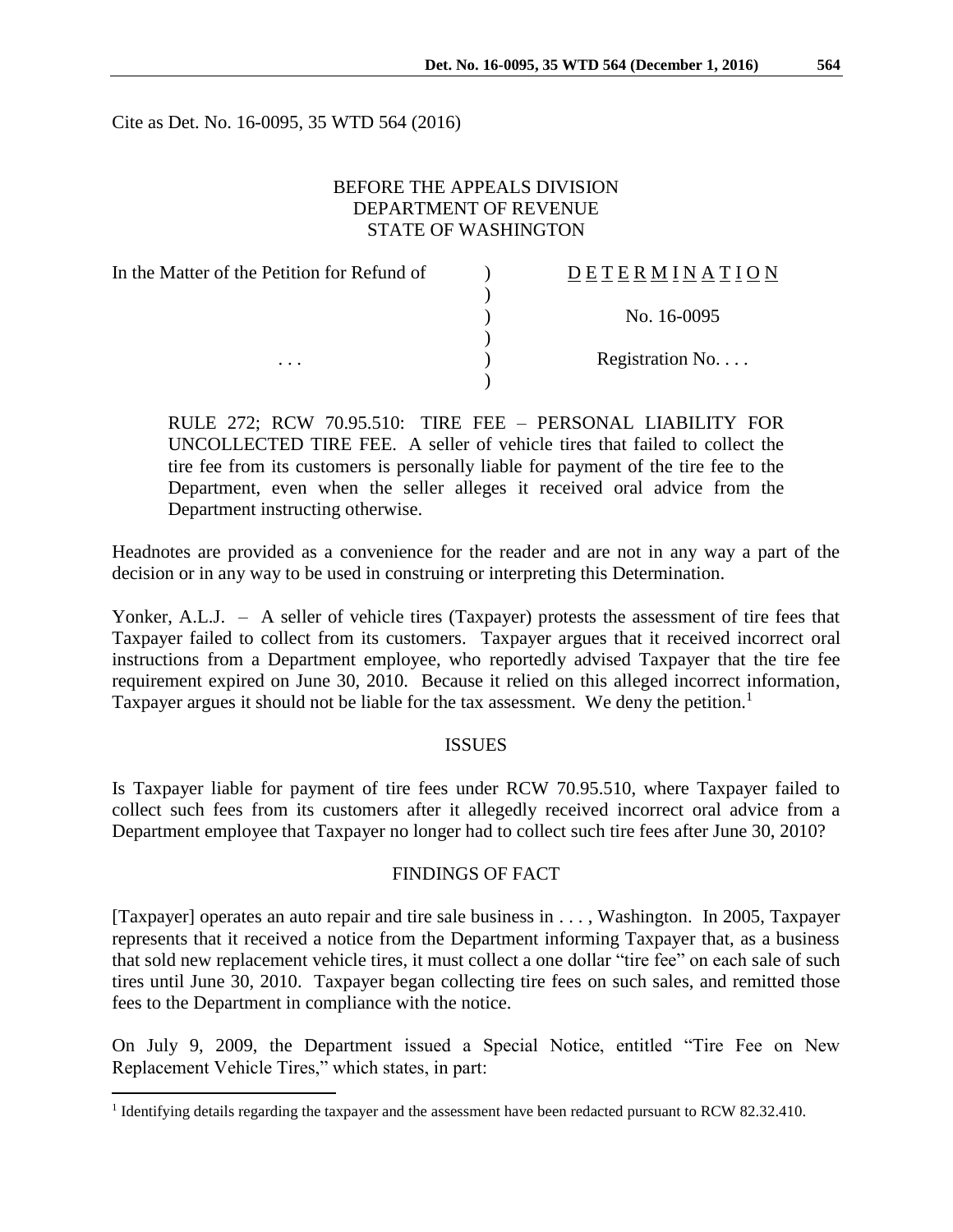Senate Bill 5976, Chapter 261, Laws of 2009, under RCW 70.95.510, eliminates the sunset period in which retailers are required to collect a \$1 per tire fee on the retail sale of new replacement vehicle tires. The tire fee was set to sunset as of June 30, 2010. Current legislation merely eliminated the sunset period in which the tire fee is effective (July 1 2005 through June 30, 2010) and imposes the fee for all sales of new replacement vehicle tires with no effective sunset date.

As of July 15, 2009, the Department's website contained at least two documents reporting on the elimination of the "sunset" date on the tire fee requirement. First, under the "new laws" category of the Department's main website, there was a link to a "2009 Legislation" report, which included a summary of Senate Bill 5976, stating that "[t]his bill eliminates the expiration date for the \$1.00 per tire fee on the sale of new replacement vehicle tires. The current fee was adopted in 2005 and was scheduled to expire July 1, 2010."<sup>2</sup>

Second, under both the "Find taxes & rates" and "Get a form or publication" categories of the Department's website, there were links to all special notices organized by tax category. One such tax category was entitled "Tire Fee," which had a "New!" indicator next to it, and contained a link to the July 9, 2009, Special Notice discussed above.<sup>3</sup> There is no evidence that the Department mailed either the "2009 Legislation" report or the July 9, 2009 Special Notice to individual taxpayers.

Taxpayer's representative, [Representative], represents that sometime in July 2010, she had three separate conversations with someone in the Department's Information Center regarding tire fees. [Representative] represents she first called the Department's Information Center to find out if the requirement to collect the tire fee was extended beyond June 30, 2010. [Representative] represents that the person with whom she spoke did not know if the tire fee had been extended, but said he would find out and call [Representative] back.

When [Representative] did not receive a call back, she represents that she called the same person back a few days later. At that time, the Department employee again indicated he did not know whether the tire fee had been extended, but again committed to calling [Representative] back with the answer. Another few days later, the Department employee called [Representative] back and, according to [Representative], stated that the tire fee requirement had expired and Taxpayer no longer needed to collect the tire fee.

There are no Department records of any conversations between [Representative]and the Department's Information Center.<sup>4</sup> Likewise, Taxpayer has provided no records, notes, specific

 $\overline{a}$ 

<sup>&</sup>lt;sup>2</sup> Found at <u>[https://web.archive.org/web/20090716114410/http://www.dor.wa.gov/Docs/Reports/2009/](https://web.archive.org/web/20090716114410/http:/www.dor.wa.gov/Docs/Reports/2009/Summary_2009_Tax_Leg/2009-LegSummary.pdf)</u> [Summary\\_2009\\_Tax\\_Leg/2009-LegSummary.pdf,](https://web.archive.org/web/20090716114410/http:/www.dor.wa.gov/Docs/Reports/2009/Summary_2009_Tax_Leg/2009-LegSummary.pdf) last visited on March 3, 2016.

<sup>3</sup> Found at [https://web.archive.org/web/20090720161758/http://dor.wa.gov/Docs/Pubs/SpecialNotices/2009/](https://web.archive.org/web/20090720161758/http:/dor.wa.gov/Docs/Pubs/SpecialNotices/2009/sn_09_TireFee.pdf) sn 09 TireFee.pdf, last visited on March 3, 2016. We note that the July 9, 2009, Special Notice was still posted on the Department's website under both the "Find a law or rule" and "Get a form or publication" categories as of August 12, 2010. Found at [https://web.archive.org/web/20100812084059/http://dor.wa.gov/Docs/Pubs/](https://web.archive.org/web/20100812084059/http:/dor.wa.gov/Docs/Pubs/SpecialNotices/2009/sn_09_TireFee.pdf) [SpecialNotices/2009/sn\\_09\\_TireFee.pdf,](https://web.archive.org/web/20100812084059/http:/dor.wa.gov/Docs/Pubs/SpecialNotices/2009/sn_09_TireFee.pdf) last visited on March 3, 2016.

<sup>&</sup>lt;sup>4</sup> There is a record that [Representative] contacted the Department via Secure Messaging on July 22, 2010 in which [Representative] stated that she was amending Taxpayer's June 2010 combined excise tax return to include collected tire fees, and the Department responded to [Representative] on that same date that collected tire fees appeared to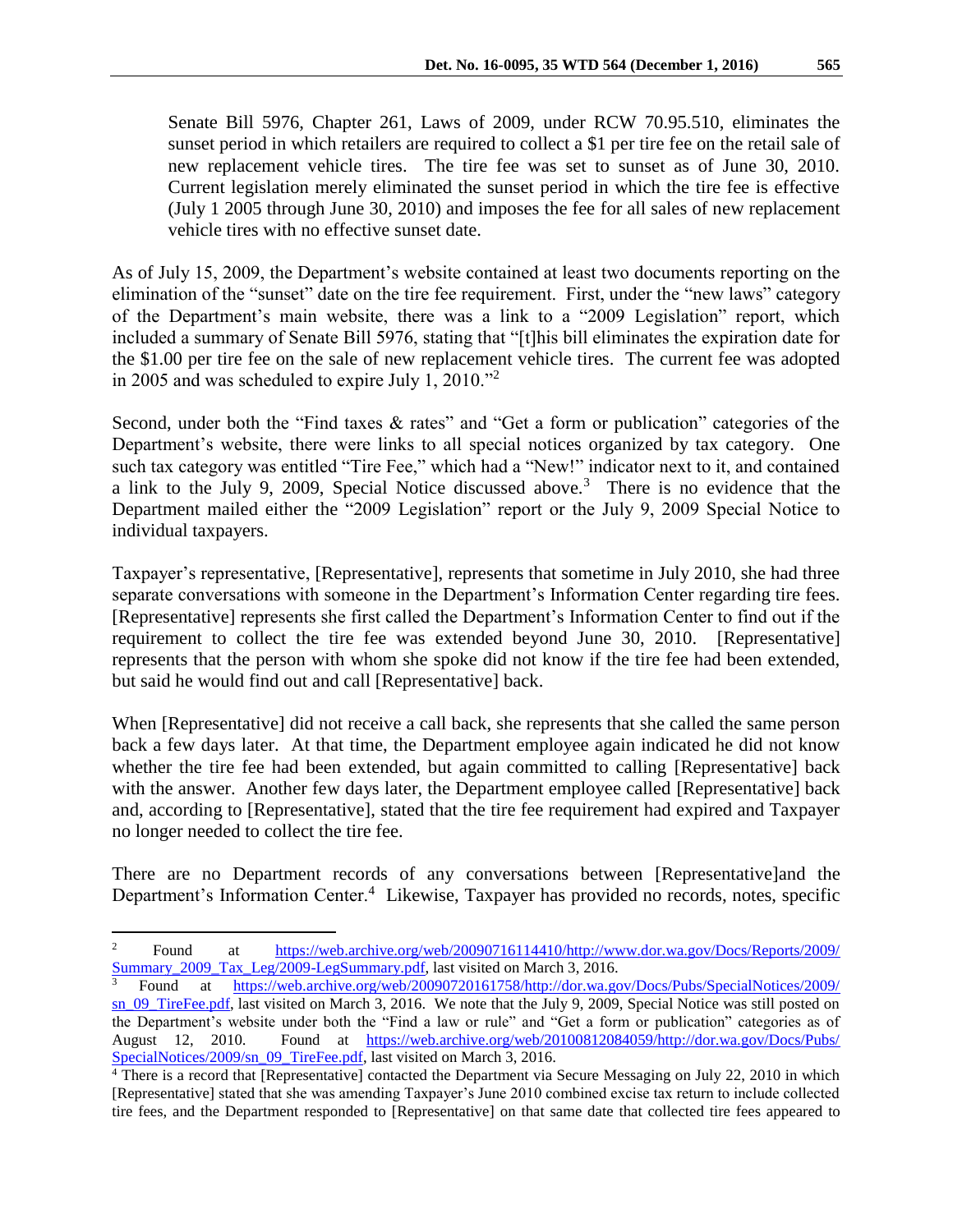Based on the information [Representative] reports she received from a Department employee, Taxpayer stopped collecting the tire fee on its sales of new replacement vehicle tires beginning sometime in July 2010.

In 2015, the Department's Taxpayer Account Administration (TAA) conducted a review of Taxpayer's reporting history for the period of January 1, 2011 through June 30, 2015 (review period). Based on Taxpayer's stated business activity, and other information received from Taxpayer during the review process, TAA concluded that Taxpayer should have been collecting and remitting the tire fee during the entire review period. On November 2, 2015, as a result of TAA's review, the Department issued a tax assessment for \$ . . . , which included \$ . . . in unremitted tire fees, and \$ . . . in interest. Taxpayer paid the tax assessment and appealed for a refund of the full amount of the tax assessment.

# ANALYSIS

Effective July 1, 2005, RCW 70.95.510(1) stated the following regarding tire fees:

There is levied a one dollar per tire fee on the retail sale of new replacement vehicle tires for a period of five years, beginning July 1, 2005. The fee imposed in this section shall be paid by the buyer to the seller, and each seller shall collect from the buyer the full amount of the fees. The fee collected from the buyer by the seller . . . shall be paid to the department of revenue in accordance with RCW 82.32.045.

Then, effective July 26, 2009, RCW 70.95.510(1) was amended to remove "for a period of five years, beginning July 1, 2005" from the first sentence. Laws of 2009, ch. 261, § 2. The only substantive effect of the 2009 amendment to RCW 70.95.510(1) was that the five-year "sunset" provision on the tire fee was eliminated, and the tire fee was to be collected by sellers indefinitely.

WAC 458-20-272 (Rule 272), the Department's administrative rule implementing RCW 70.95.510, provides further guidance on the tire fee. Rule 272(2)(c) states that "[t]he seller is personally liable for payment of the fee, whether or not the fee is collected from the buyer." Here, Taxpayer does not dispute that its sales of new replacement vehicle tires were subject to the tire fee throughout the review period, nor does it dispute that it failed to collect the tire fee on such sales during the review period. As such, under Rule  $272(2)(c)$ , Taxpayer is personally liable for payment of the uncollected tire fees.

Taxpayer argues on appeal that its liability for payment of the uncollected tire fees should be waived because it received incorrect advice from a Department employee, which led it to believe that it no longer had to collect the tire fee. RCW 82.32A.020(2) states that taxpayers have "[t]he right to rely on specific, **official written advice and written tax reporting instructions** from

already be included in Taxpayer's original June 2010 combined excise tax return. There is no indication that this exchange included any discussion of tire fees beyond June 30, 2010.

 $\overline{a}$